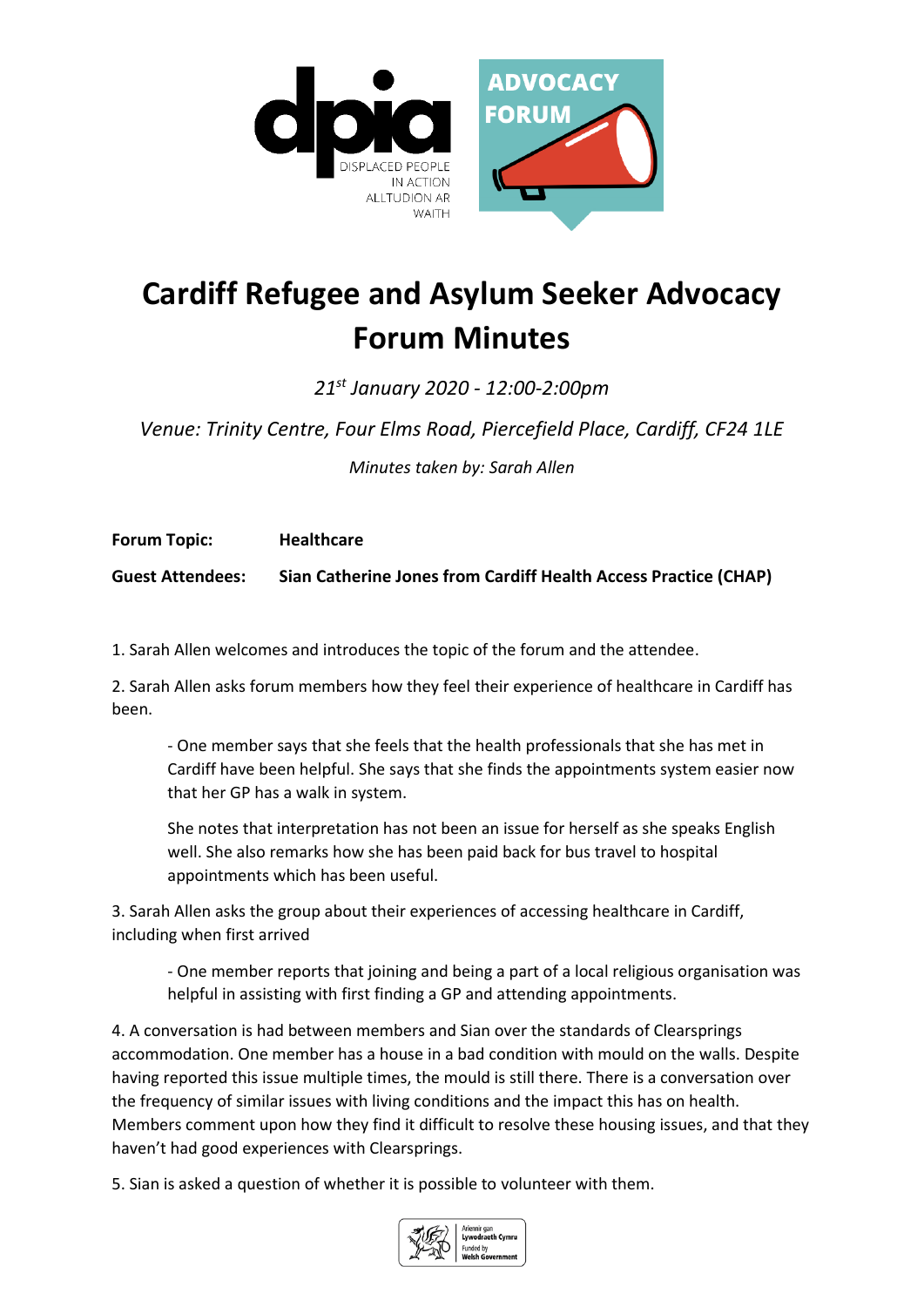-Sian responds that you have to have registered with the health board and be DBS checked before you are able to volunteer with them. She mentions how sometimes asylum seekers will find it difficult to get DBS checked because of managing to get together the appropriate documents.

6. One member brings up her experiences surrounding translation services. She had a friend who could speak little English. The translator was half an hour late, and they found the over the phone translation difficult to use. This resulted in her having to attend the appointment with her friend to provide community translation. Our member noted how it was not ideal as her friend would prefer for her to not hear the conversation, but needed translation. She felt this was a barrier for her friend.

- Sian notes how they wouldn't recommend community translation because of the various issues that it produces. She notes how CHAP use the Big Word phone line. They don't use language line, and find the Big Word provides a good standard of interpretation for them.

Sian notes how using phone rather than face to face translators reduces the safeguarding risks that they might otherwise face. Also with communities that are small, translators might know the patient. She also notes how not knowing what gender the translator will be is an issue in particular cases, so this is easier to sort with phone translation services.

- One member notes how she agrees and that it must also be cheaper for them as reduces travel fees for face to face interpreters.

7. One member describes their experience of arriving in Cardiff around five years ago. She had an issue with transferring the documents from her GP in London because she didn't know the name of the surgery or how to find it out. No one could see her previous medical history.

- Sian says unless they have the details it is difficult to access that previous information, especially in situations where someone has been living illegally. It is often a barrier.

Her English level was low, but they didn't have translators so she had to cope with what she knew.

-Sian notes how it must have been somewhere separate because CHAP has had its translation system in place for a long time now.

Her brother needed checks, but they couldn't do the tests because they couldn't provide the correct translation to find out what was wrong. They had to wait until being moved from Cardiff to Swansea.

8. Sian discusses the difficulties CHAP face in referring individuals in Initial Accommodation, when they may be dispersed to a different area. They would need to be re-referred in the new area which takes more time again. Old referrals often aren't cancelled when dispersal happens, meaning wasted appointments. This means that in initial accommodation, the medical care received is usually more immediate care than investigating issues.

-Sarah notes how this might cause problems for the cases where there are delays in individuals being dispersed from initial accommodation. This is because it will add more

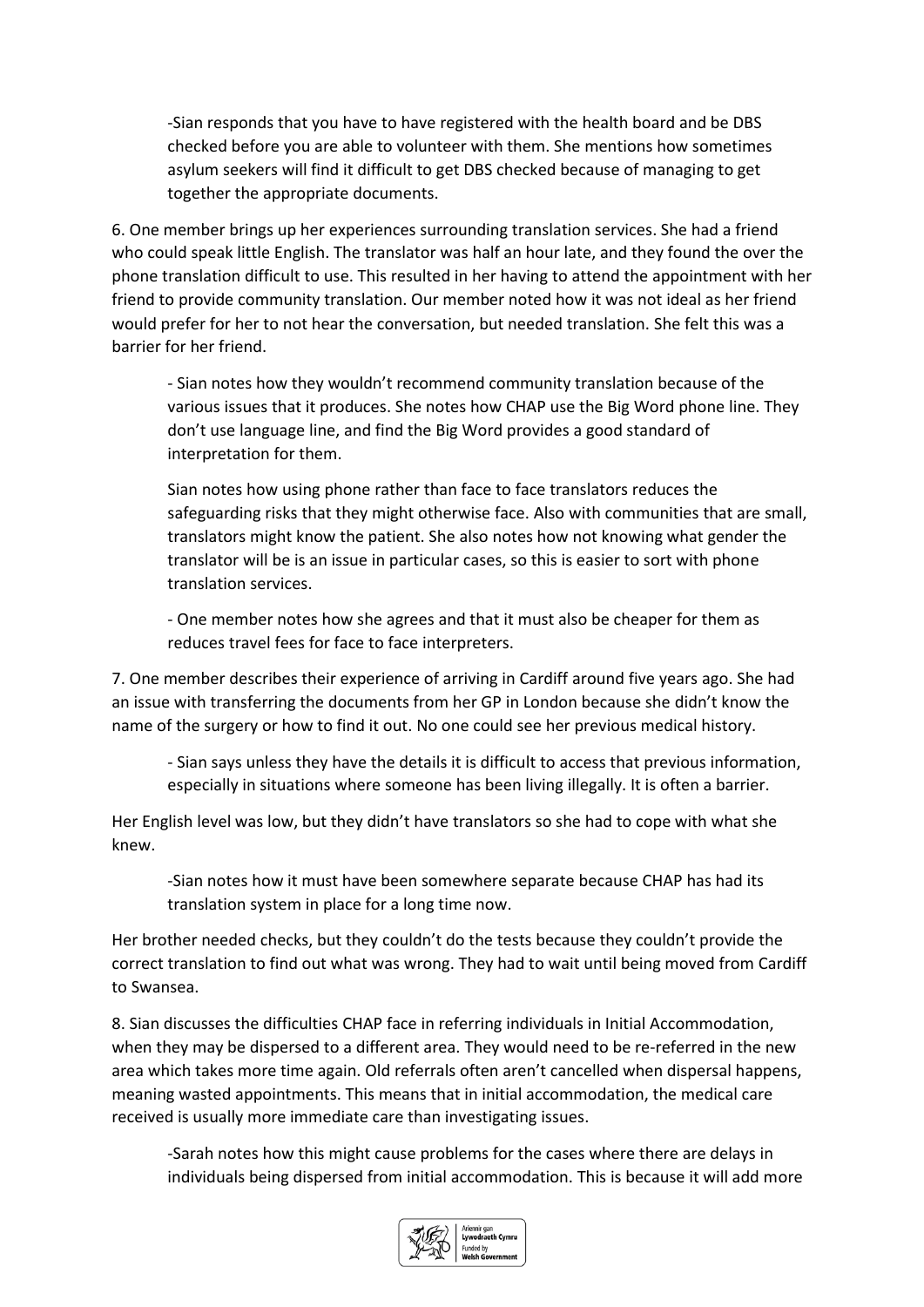time before referrals are made for medical issues are looked into. The uncertainty around how long until someone might be moved creates issues in providing appropriate healthcare.

- Sian, it creates delays and you have to restart the process when someone is moved. Information also gets lost when you are moved.

9. One member asks why it has been difficult to access dental care. She hasn't been to the dentist for 10 years. She notes that she hasn't been able to get a dental check-up with the NHS, and she cannot access private as she is an asylum seeker and doesn't have the money.

- Sian asks whether she has an HC2 form and the member does. The member remarks that she has been told that there is an 18 month waiting list for the dentist and that she has been calling around local dentists. She has bleeding gums yet cannot get care quicker.

Sian recommends calling the dental helpline to find a Cardiff dentist. She says if it is possible for you to travel, then try dentists in smaller surrounding areas outside of the city.

- It is asked whether she is aware of emergency dental appointments and she is not. Sian notes that the NHS do provide this, but it really does have to be an emergency.

- It is noted that this is a difficult situation for asylum seekers as they often cannot afford the transport outside of the city to access dental care.

10. One member asks why there is not a walk-in centre in Cardiff. She notes how this would be useful as it allows asylum seekers to access a GP without having to sign up to a GP surgery. Sometimes there are issues with signing up to a GP in terms of having an address, proof of address, identification and other documents.

-Sian agrees that walk-in centres are good and that Wales could do with one. She doesn't know why there isn't one already. You still have to wait 7-8 hours, it's a bit like an extension of A&E.

11. Sarah asks who it is that is currently eligible for flu vaccines.

- Sian informs the group that this is anyone over 65, anyone who's pregnant, anyone with a chronic health disease and under 8s (after a year). This age will often be done in school. The vaccination is once a year.

-A member asks how they will know if they need to do the vaccination

-Sian responds that she will only need if is pregnant or has something like asthma, diabetes, hepatitis, HIV. You should usually be automatically contacted. Vaccinations run September to May.

12. One member has heard that the sanitary pad will become free in Wales and asks whether this is true.